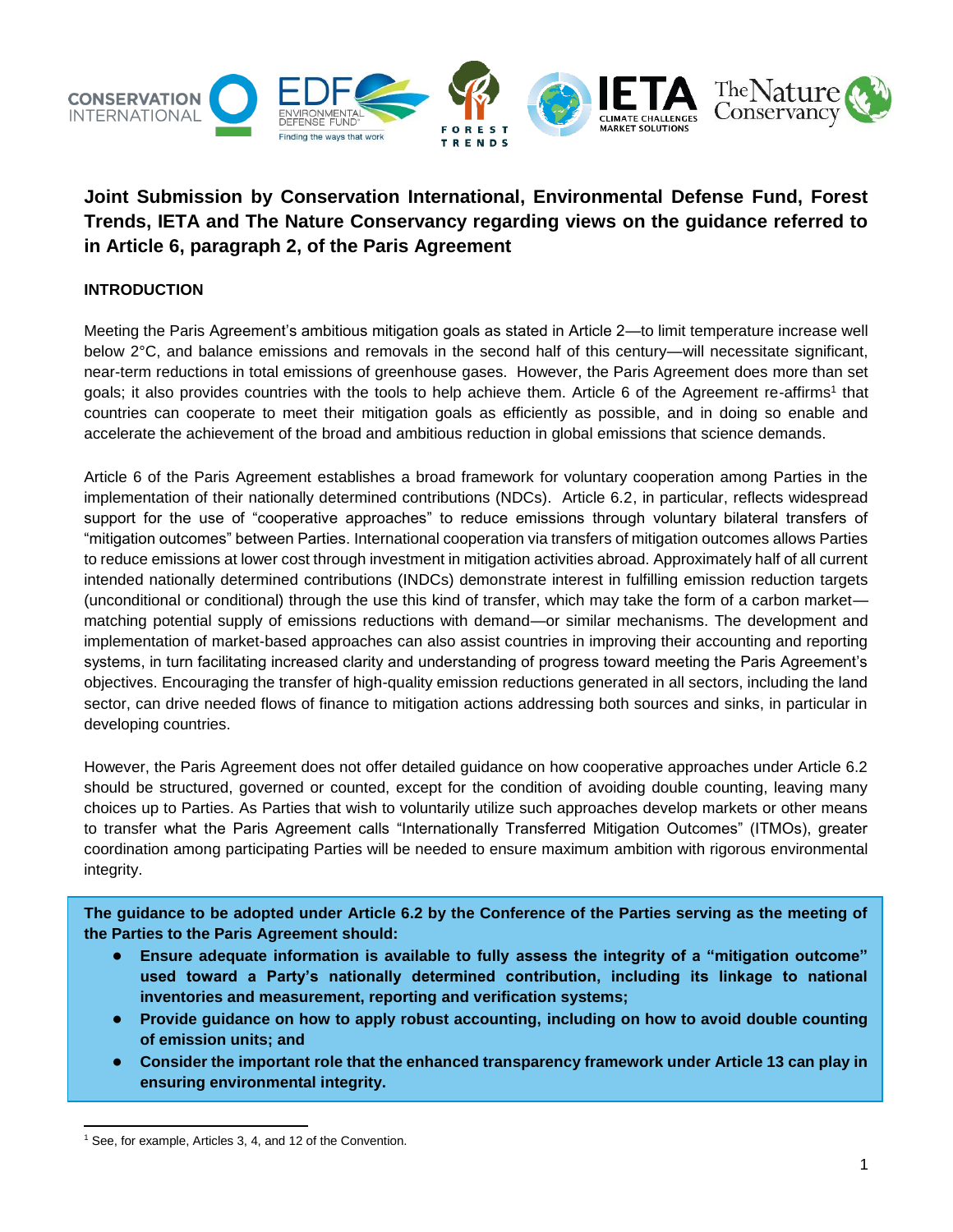### **REQUIREMENTS TO ENSURE HIGH ENVIRONMENTAL INTEGRITY AND AVOID DOUBLE COUNTING**

Meeting the Paris Agreement's objectives requires a framework that not only asks countries to make progressively more ambitious commitments, but also necessitates that they credibly and transparently demonstrate how they are making progress toward achieving those commitments.

#### Assessing the integrity of a "mitigation outcome"

To promote high standards for environmental integrity of emission reductions claimed—especially for transferred reductions—Parties to the Paris Agreement should adopt guidance that ensures adequate information is available to fully assess the integrity of a "mitigation outcome" used toward a Party's nationally determined contribution, including how this is verified based on national emissions inventories or other emissions reporting systems.

#### Applying robust accounting, including on how to avoid double counting

Robust accounting guidance that ensures emissions reductions are not counted twice will also be essential to ensure environmental integrity. In particular, the guidance adopted under Article 6.2 should elaborate how ITMO Parties should implement a "corresponding adjustment" to avoid double counting, as required under paragraph 36 in accompanying COP decision 1/CP.21.

Double counting is a key issue associated with cooperative approaches and ITMO transfer which can pose a risk to the environmental integrity of mitigation outcomes. Double counting could come in the form of:

- Double issuance, if more than one unit is issued for the same emissions or emissions reduction;
- Double use, if the same issued unit is used twice (for example, if the same unit is duplicated within a registry and used twice by the same country, or transferred to two different countries); and
- Double claiming, if the same emissions reduction is counted by both ITMO parties toward an international commitment.

#### Implementing an enhanced transparency framework

An international accounting framework is necessary to ensure environmental integrity and avoid double counting, but will not be sufficient without well-designed domestic mechanisms. To take advantage of the benefits of marketbased approaches, a country should establish clear domestic rules and systems that prevent domestic double use, double issuance, and double claiming, and ensure the environmental integrity of emissions units.

To avoid double counting, a Party should first establish a robust and transparent accounting and reporting system for their national emissions. In countries where reductions or removals could be counted at multiple geographical levels (e.g. national, subnational, project-level), this might include nesting systems to avoid domestic double counting.

Next, to avoid double claiming, ITMO Parties should establish clear and transparent rules that designate which Party is entitled to claim achieved emission reductions or removals. Accounting guidance should require Parties to demonstrate that procedures are in place so that double claiming does not occur between ITMO Parties. Robust accounting guidance under Article 6.2 should also require acquiring and transferring Parties to certify that an ITMO used toward a Party's NDC has not and will not be offered or claimed by any other system (for example, the International Civil Aviation Organization's Market-based Measure), with a continuing duty to publicly notify if changes occur. Registries and transfer logs will also be needed when emissions units emanate from multiple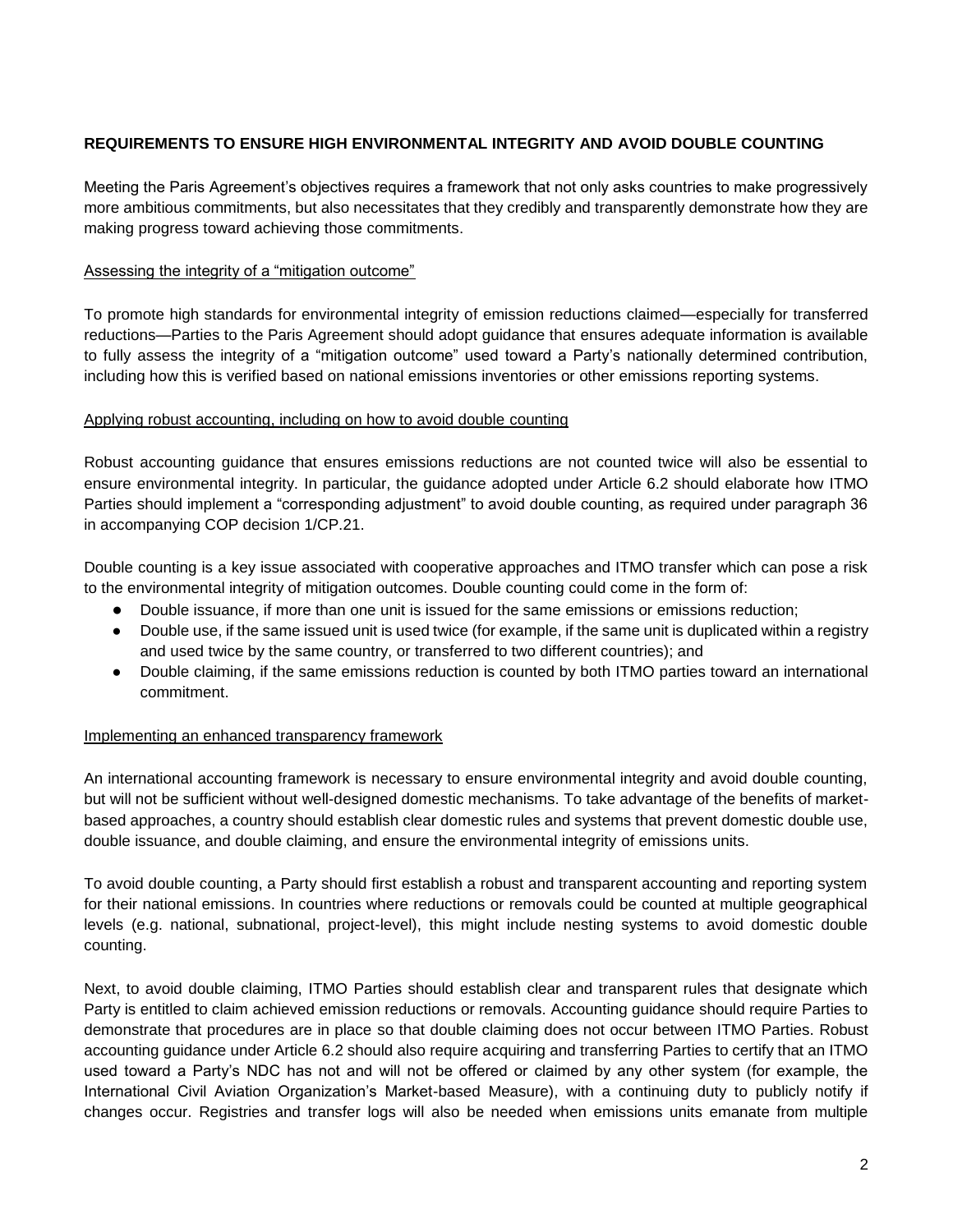Parties, so as to ensure the double-entry bookkeeping necessary for accurate accounting and reflection in Parties' inventories.

Parties using ITMOs will need to consider the diversity of trading scenarios possible under NDCs, with particular attention to the guidance needed for the use of ITMOs originating outside of quantified years or sectors toward NDCs. Parties should consider what guidance would facilitate the transfer of units between Parties with fixed, quantified emissions targets, as well as what information should be gathered under the enhanced transparency framework to assist ITMO Parties in assessing the value of mitigation outcomes.

Parties may wish to consider some key questions as they begin preparing the guidance required by paragraph 36 of COP decision 1/CP.21:

- 1) What is meant by a "corresponding adjustment"? For example, does a "corresponding adjustment" imply corresponding time periods, durations or sectors?
- 2) What should be adjusted when an ITMO originates from a year or sector outside of the host country's NDC? For example, should Parties make an adjustment to the emission levels used to track progress on NDCs, based on national emission inventories reported under the transparency provisions of Article 13.7?
- 3) Should the accounting guidance require Parties to meet minimum reporting requirements (e.g., reporting a national emissions inventory on an annual basis)?

# **OPPORTUNITY TO ENHANCE AMBITION ACROSS SECTORS: SOURCES AND SINKS**

Both sources and sinks have a vital role to play in stabilizing and reducing global anthropogenic greenhouse gas emission levels. As emissions from land use and land use change (such as agriculture, deforestation, etc.) contribute approximately 25% of global anthropogenic emissions, $<sup>2</sup>$  any serious attempts to limit global temperature</sup> increases to well below 2°C must include significant efforts to reduce emissions from these sectors. In addition, the potential for these sectors to act as sinks is significant: halting tropical deforestation and allowing forests and other carbon rich ecosystems to regrow can provide 30% or more of the emissions reductions and sequestration needed to meet global mitigation goals. It is clear that ecosystems will be indispensable in helping to meet the Paris Agreement's goals.

Given the dynamic role the land sector can play in the coming years, many Parties are increasingly interested in ways to integrate this sector, proportionate to its mitigation potential, into cooperative approaches that can enhance ambition, as well as how lessons from advances in the land sector can inform cooperative approaches more broadly. For example, as REDD+ programs in developing countries continue to build capacity and begin to show results, Parties will expect avenues to both deliver finance for these forest-related mitigation activities and ways to ensure the environmental integrity of any eventual ITMOs originating from the sector. Recent progress in the land sector (e.g. on REDD+ reference levels and accounting under the Warsaw Framework) can provide useful lessons for the development of Article 6.2's accounting guidance, suggesting that existing rules for REDD+ could be mainstreamed into Article 6.2.

Given the outsized potential of the land use sector to deliver mitigation results in the near-term, future guidance regarding cooperative approaches for fulfilling NDCs should ensure that strong rules for transparency that uphold environmental integrity and robust accounting to prevent double claiming of any reductions facilitate the transfer of high-quality emission reductions generated in all sectors, including the land sector.

 <sup>2</sup> Smith, P. et al., 2014. Agriculture, Forestry and Other Land Use (AFOLU). In: Climate Change 2014: Mitigation of Climate Change. Contribution of Working Group III to the Fifth Assessment Report of the Intergovernmental Panel on Climate Change. p. 816.